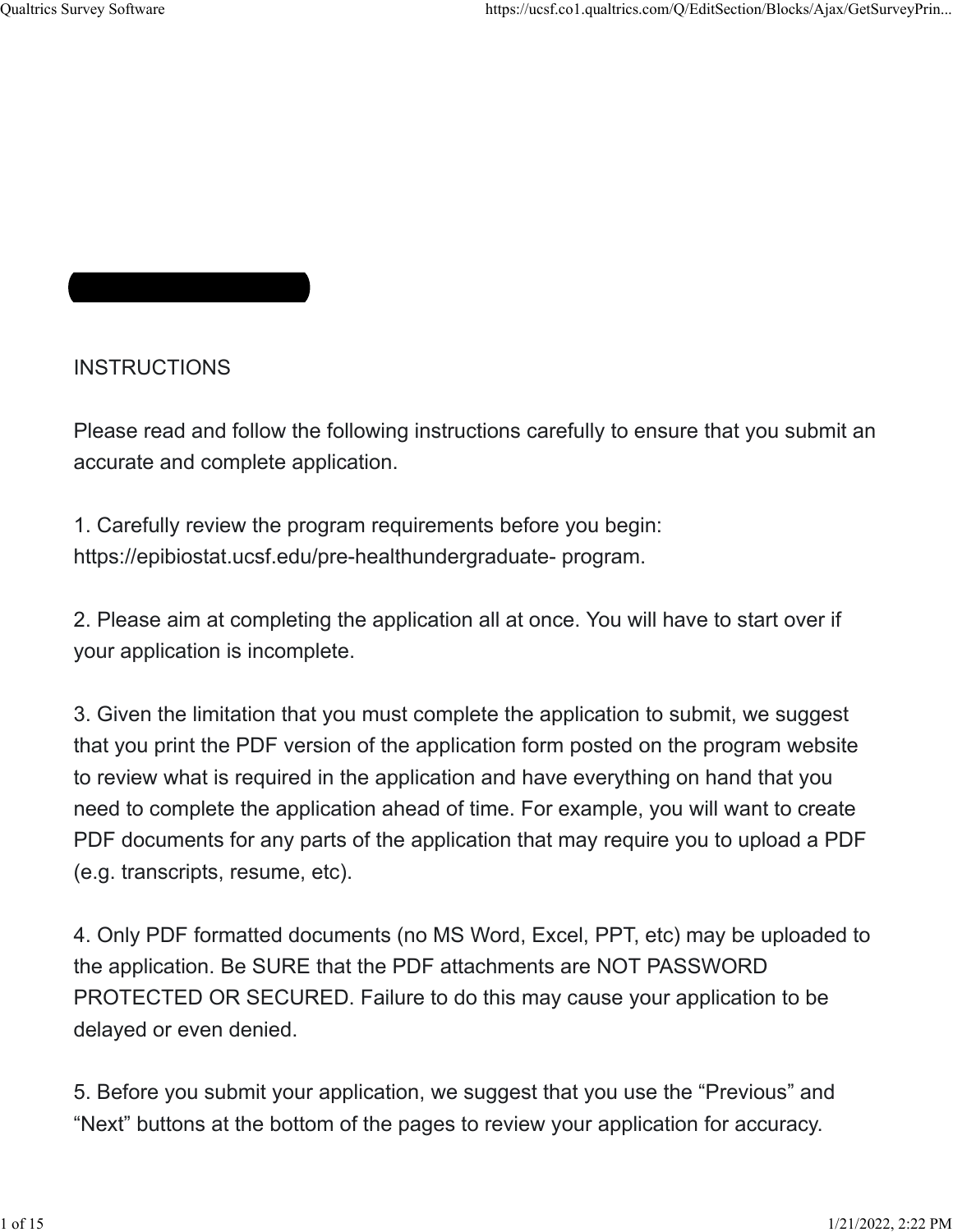6. You are responsible for submitting a complete and accurate application. If you discover that you have made a major error after submitting your application, please notify Christian Leiva. Note that changes will be at the discretion of the PROGRAM and must be completed by the deadline.

7. The deadline for this application is March 1, 2022 by 11:59 PM. The deadline for the recommender is one week later on March 8, 2022 by 11:59 PM. All materials must be received by this deadline to be considered.

### **APPLICANT INFORMATION**

APPLICANT INFORMATION

First Name

Preferred First Name (if different from above)

Middle Initial

Last Name

Home Address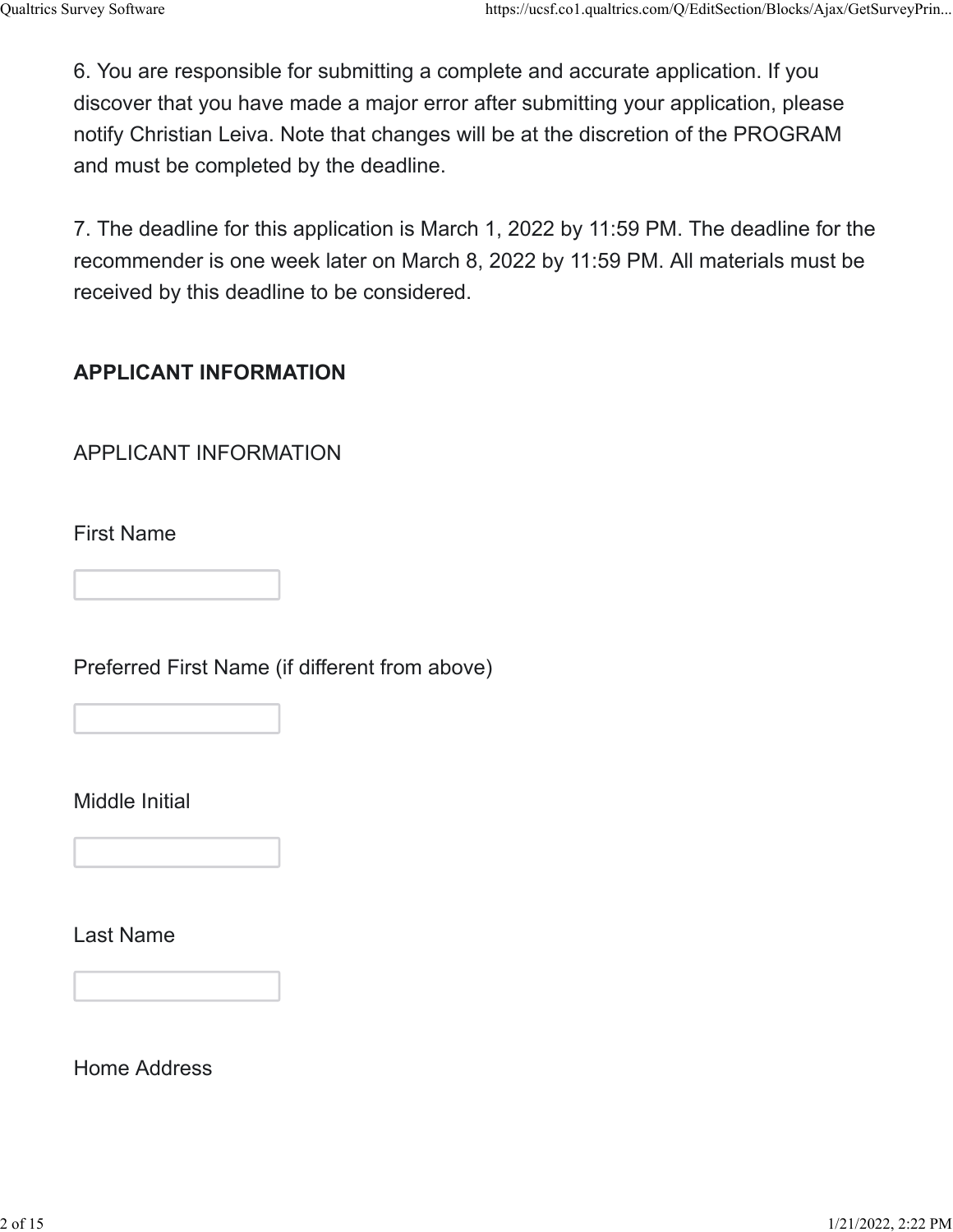Permanent Address (if different from above)

Primary Email Address (university or other primary email)

Alternate Email Address (personal email or other alternate email AND cannot be the same as the Primary Email Address)

Mobile Telephone [in (xxx) xxx-xxxx format]

Emergency Contact First Name

Emergency Contact Last Name

Emergency Contact Phone Number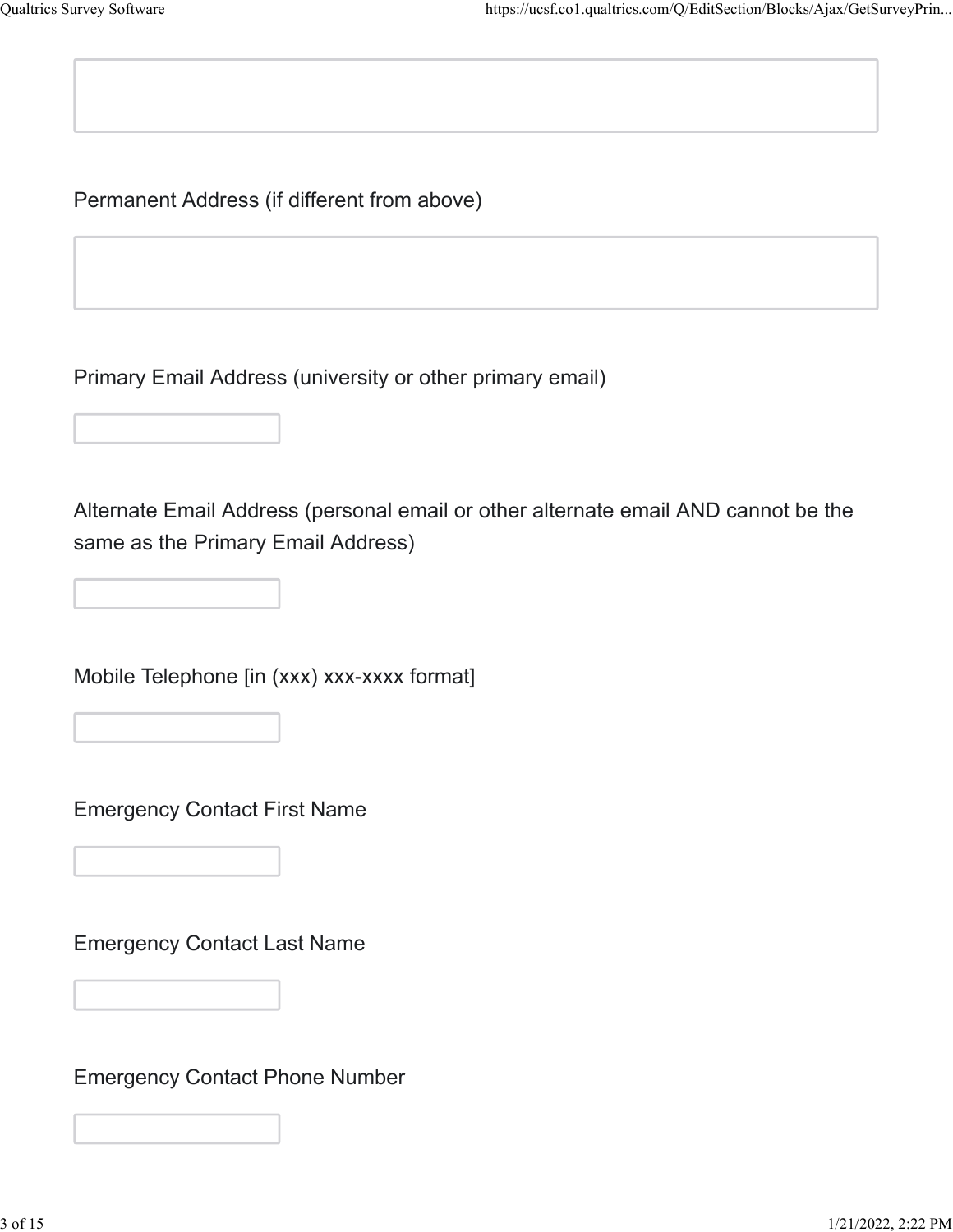Emergency Contact Relationship (mother, father, sister, friend, etc.)

## **APPLICANT DEMOGRAPHIC INFORMATION**

APPLICANT DEMOGRAPHIC INFORMATION

The Pre-Health Undergraduate Program is specifically geared towards the recruitment of underrepresented minority students, though it is open to all. In order to meet our goals accurately, we need to ask the following questions.

Gender Identity Female Male Non-binary / third gender Prefer not to say **Other** 

Personal Pronouns (he/him/his, she/her/hers, they/them/theirs, etc.)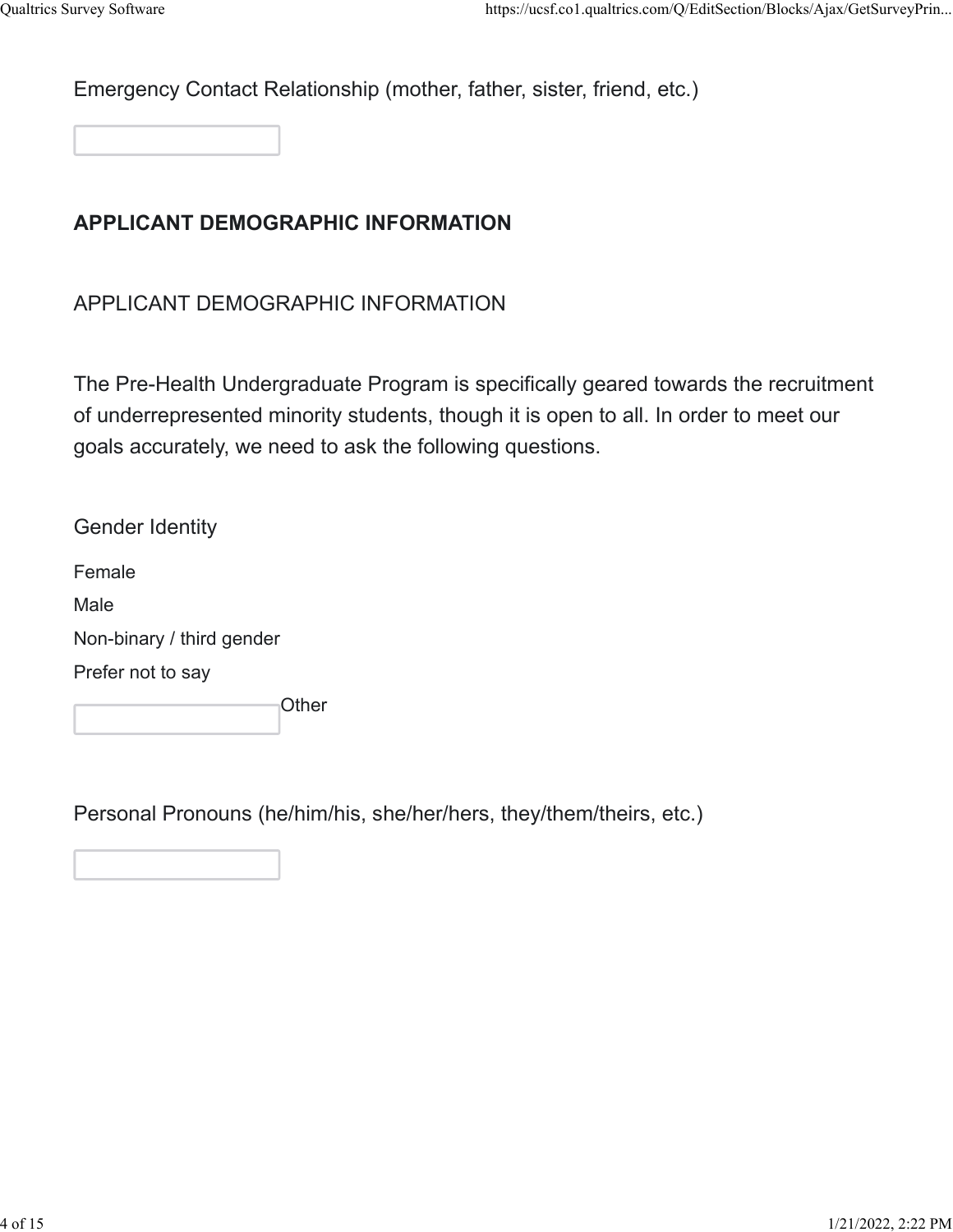### Sexual Orientation

Bisexual

Gay

Lesbian

Straight/Heterosexual

Prefer not to say

**Other** 

Date of Birth (in mm/dd/yyyy format)

### **Citizenship**

U.S. Citizen or Non-citizen National

Non-U.S. Citizen with a permanent US Resident Visa ("Green Card")

Non-U.S. Citizen with a Temporary Visa

If not a U.S. Citizen, of which country are you a citizen?

Do you have a Social Security Number?

Yes

No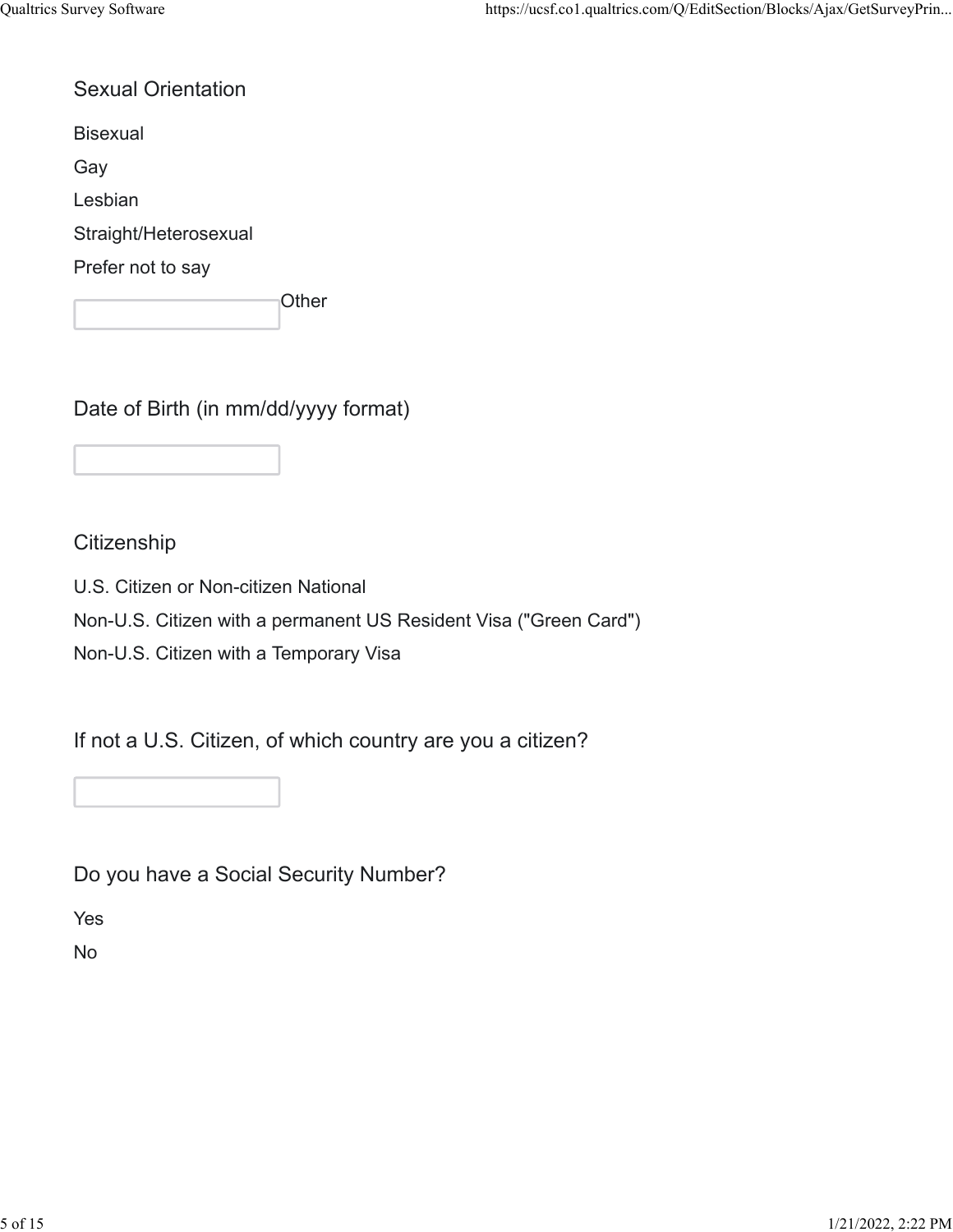|  | Are you Hispanic or Latin(x)? |  |  |
|--|-------------------------------|--|--|
|  |                               |  |  |

Yes

No

Prefer not to say

### Hispanic/Latin(x) Nationality (select all that apply)

U.S. Born

Central American, please specify in Other

**Cuban** 

Puerto Rican

Mexican

South American, please specify in Other

Prefer not to say

**Other** 

What is your racial background (select all that apply)

Native American or Alaska Native

Native Hawaiian or other Pacific Islander

Asian

Black or African American

**White** 

Prefer not to say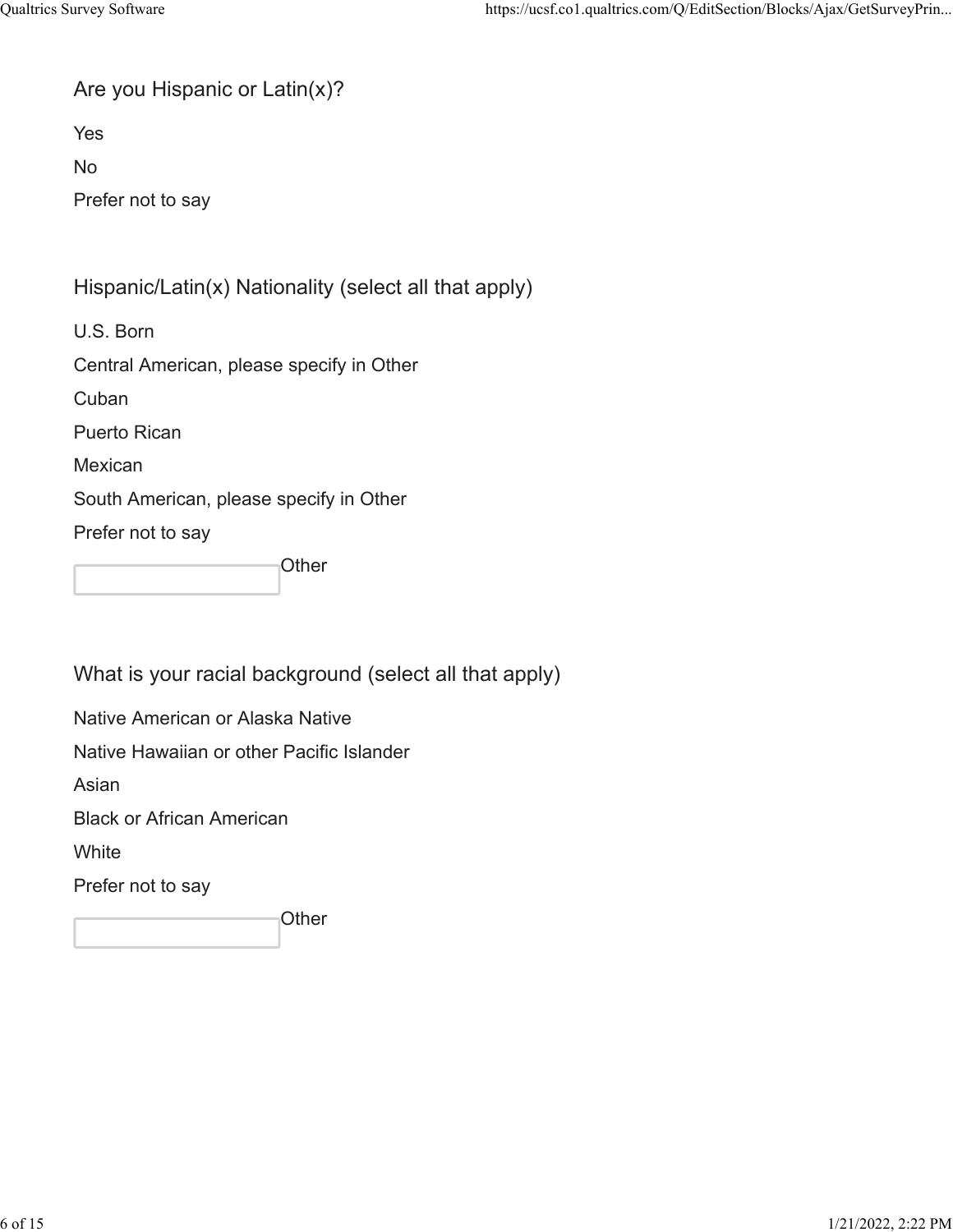# Native American Ethnicity (select all that apply)

American Indian

Native Alaskan

Prefer not to say

**Other** 

Hawaiian/Pacific Islander Nationality (select all that apply)

U.S. Born

Native Hawaiian

Fijian

Guamanian

Marshallese

Melanesian

**Micronesian** 

Polynesian

Samoan

**Tahitian** 

Tongan

Prefer not to say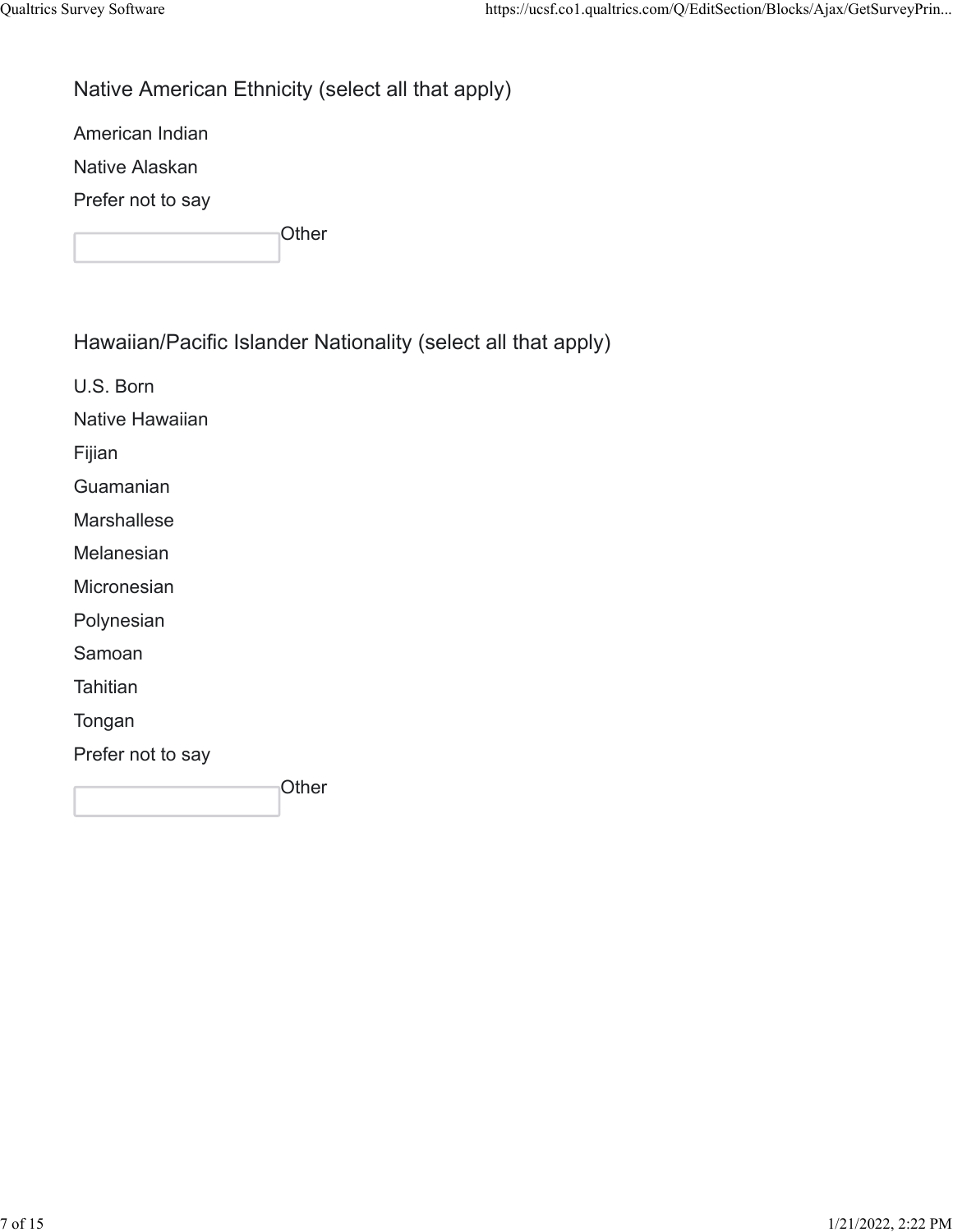### Asian Nationality (select all that apply)

U.S. Born

Bangladeshi

Burmese/Myanmarese

Chinese

Filipino

Indian

Indonesian

Japanese

Korean

Laotian

Malasian

Nepali

Pakistani

Sri Lankan

Thai

Vietnamese

Prefer not to disclose

Other:

African Nationality

U.S. Born

African

Haitian

West Indian

Prefer not to say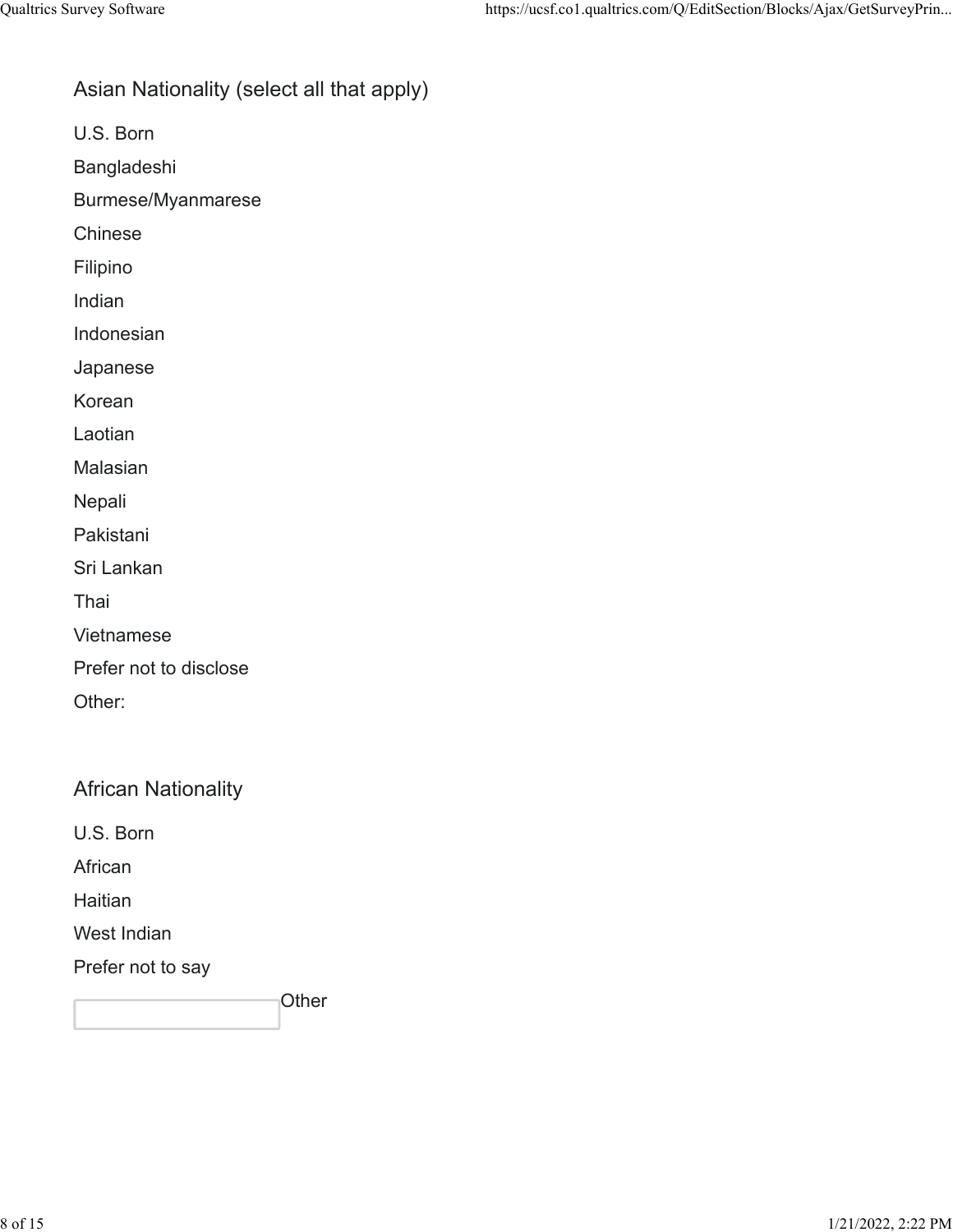#### Caucasian Ethnicity (select all that apply)

U.S. Born European North African Middle Eastern South African Prefer not to say

**Other** 

Are you from a disadvantaged background? [Individuals from a disadvantaged background must have qualified for Federal disadvantaged assistance or have received Health Professional Student Loans (HPSL), Loans for Disadvantaged Student Program, or scholarships from the U.S. Dept of Health and Human Services under the Scholarship for Individuals with Exceptional Financial Need.]

Yes

No

Prefer not to say

Are you and/or your parents refugees from your/their country of origin?

Yes

No

Are you the first generation in your family to attend college?

Yes

No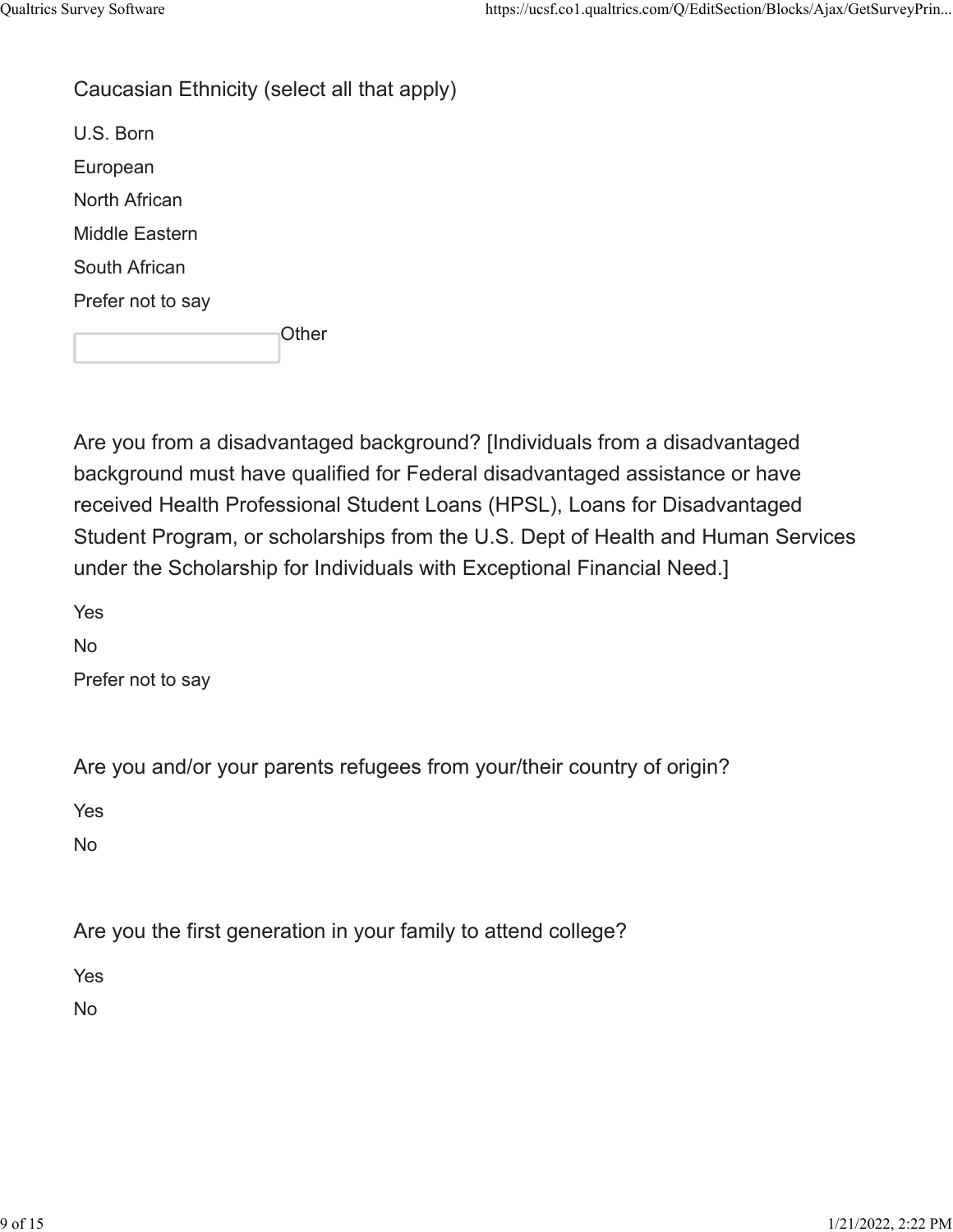Do you have a disability (physical or mental impairment that substantially limits one or more major life activities)?

Yes

No

Prefer not to say

If disabled, which of the following describes your disability(ies)? (select all that apply)

**Hearing** 

Visual

Mobility/Orthopedic Impairment

**Other** 

Where did you hear about PUP? (select all that apply; please be as detailed in your responses as possible)

Campus Club or Organization

**Department** 

Email

**Faculty** 

Former PUPs

**Listserv** 

**Newsletter** 

**Presentation** 

Social Media

**Other** 

What club or organization? (name and email of club or organization)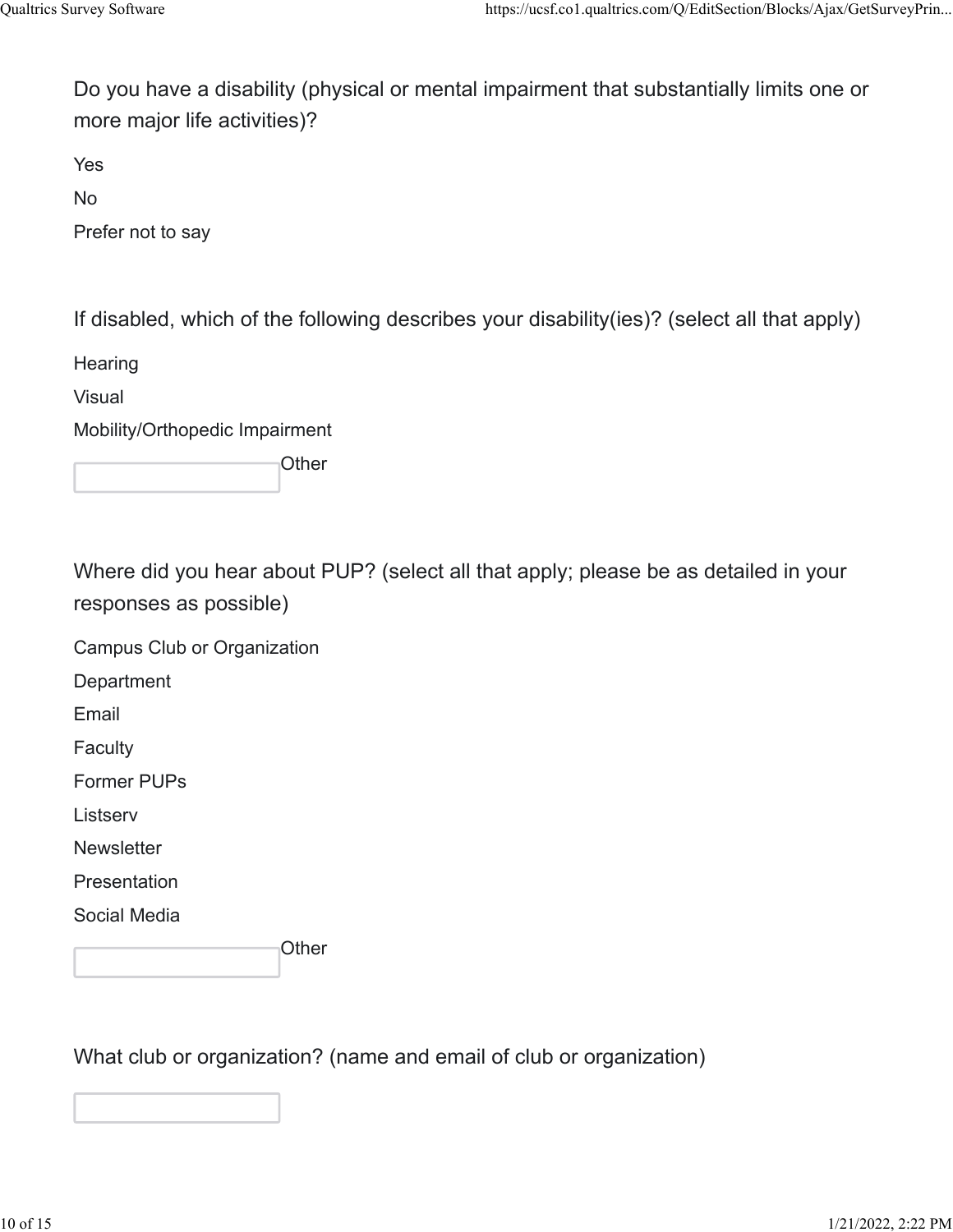Which department? (name and email of department)

From whom or what group was the email? (If Christian Leiva, then the name and email of the person or group the email was addressed to.)

What is the faculty member's name, department, and email?

Which former PUP(s)? (please provide names and emails)

What listserv? (name and email of listserv)

Which newsletter? (name and email of newsletter)

Which presentation? [time, place, date, presenter(s)]

What social media outlet? (Facebook, Twitter, LinkedIn, etc. and name of person, group, or page)

 $1/21/2022, 2:22 \text{ PM}$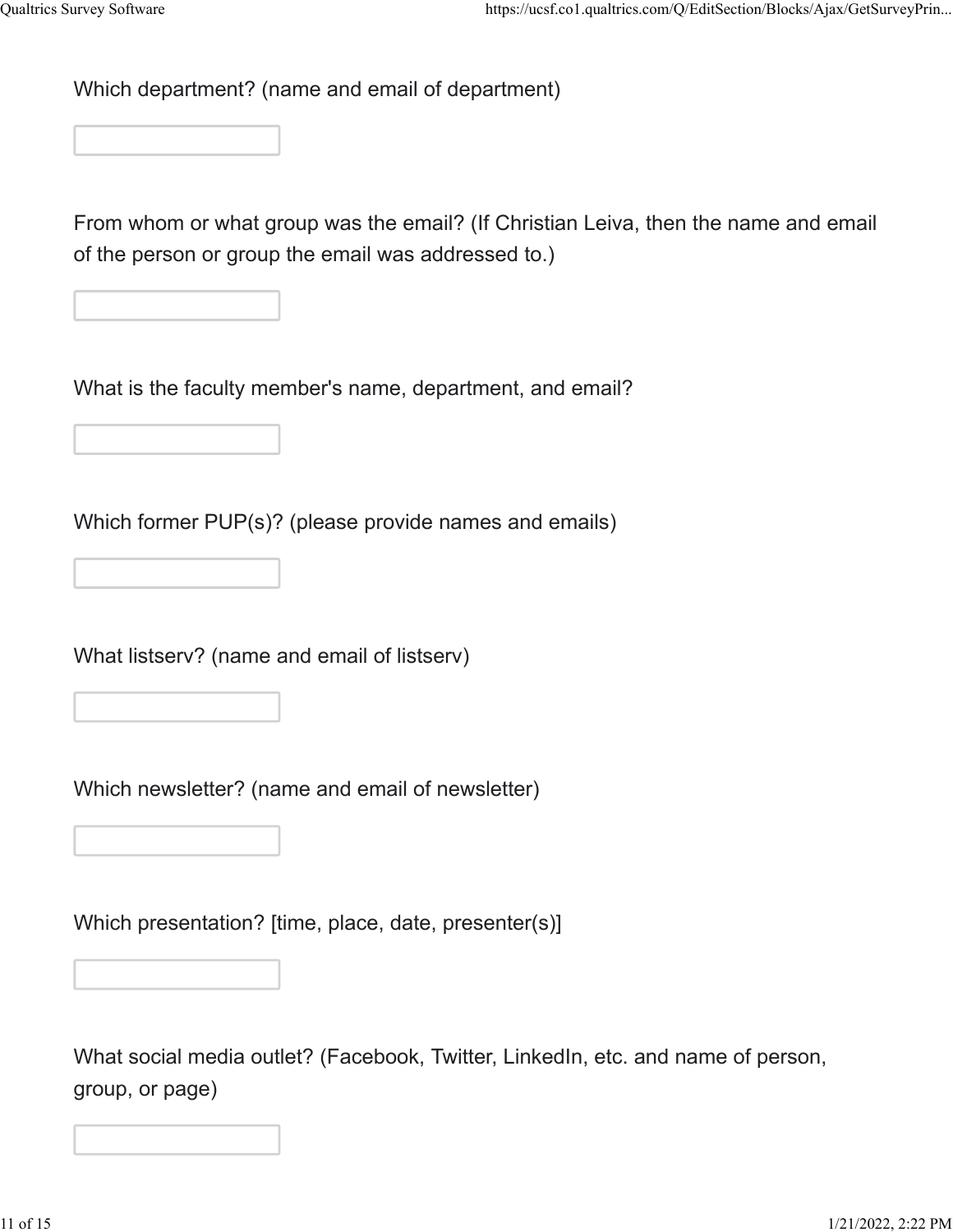# **EDUCATION**

## EDUCATION

Current University

San Francisco State University University of California, Berkeley

**Other** 

Current Year

Freshman

Sophomore

Junior

Senior

Current GPA (Please provide the most current cumulative GPA to include your most recently completed semester. If you are a transfer student, please calculate and enter your combined GPA. If you are a transfer student and your current institution has already calculated your combined GPA for you, please enter it here. Enter GPA to two decimal places only.)

Degree(s)

Bachelor of Arts (BA)

Bachelor of Science (BS)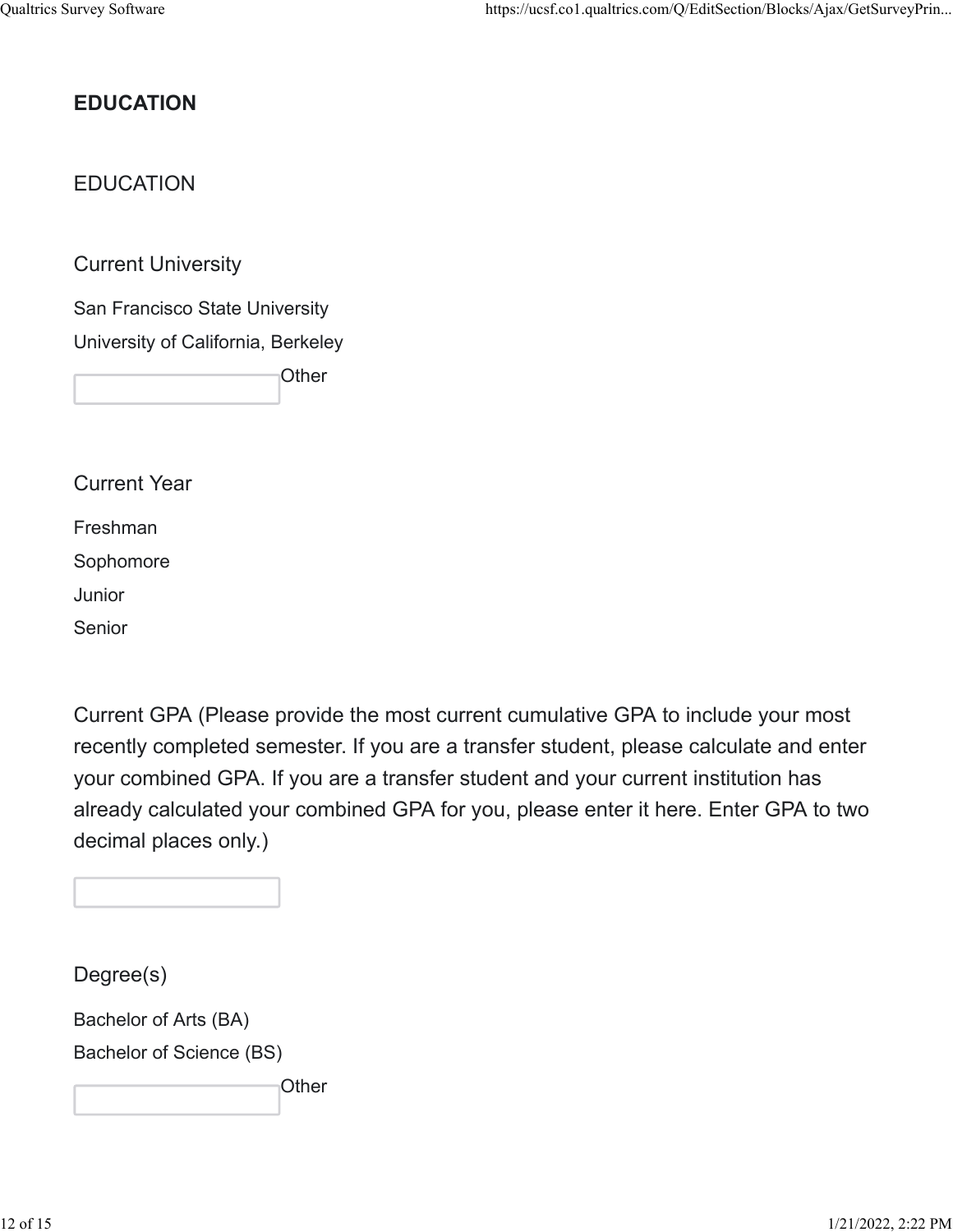Major

2nd Major (if applicable)

Minor (if applicable)

2nd Minor (if applicable)

Graduation (or Expected Graduation) Year (four-digit year only; in yyyy format)

Year during Fall 2022 Fall Quarter/Semester

Sophomore

Junior

Senior

Degree Completed

HONORS AND AWARDS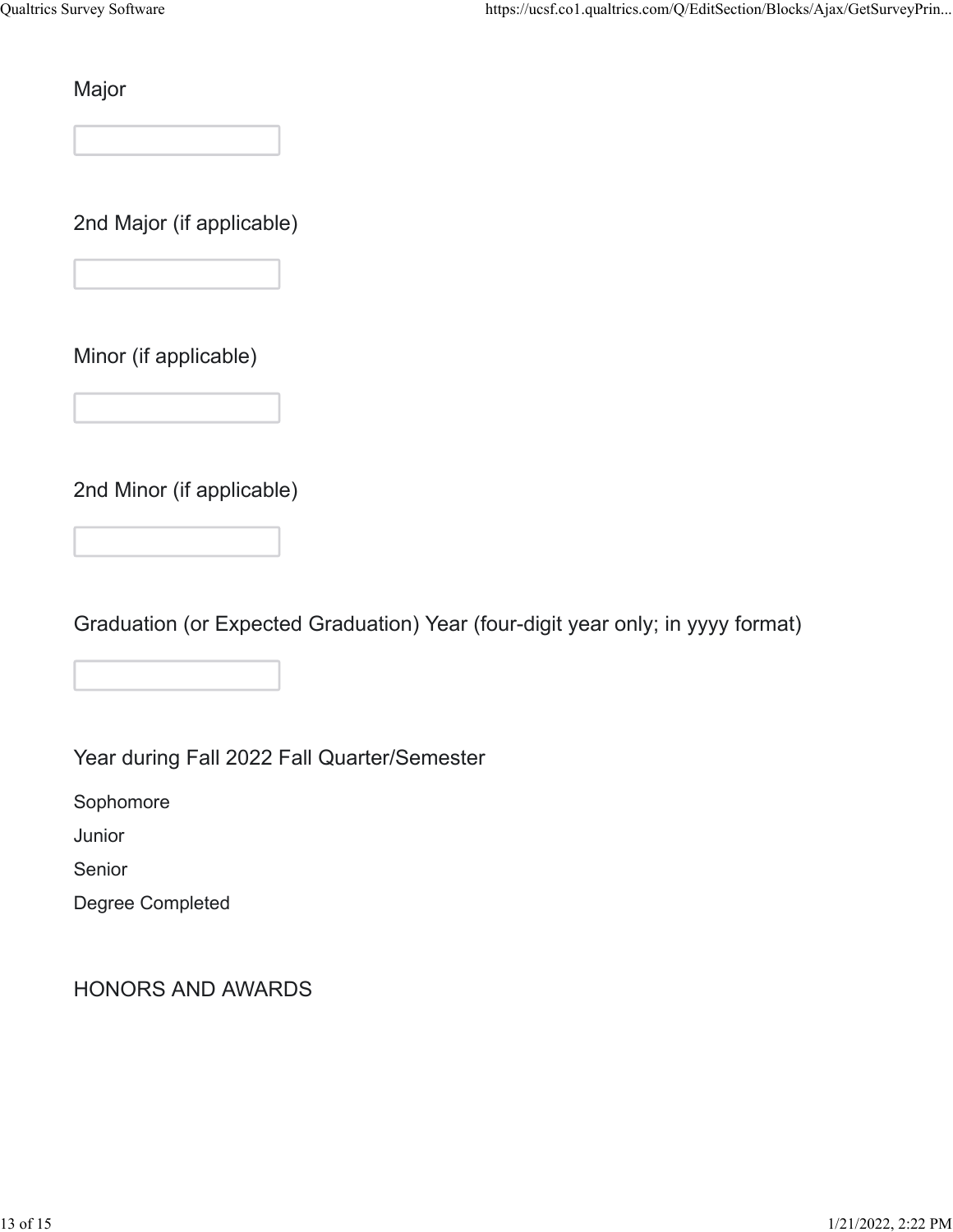Please list up to 3 academic honors or awards of which you are most proud

Honor or Award 1 Honor or Award 2

Honor or Award 3

# **COMMITMENT STATEMENT AND ATTACHMENTS**

COMMITMENT STATEMENT AND ATTACHMENTS

## COMMITMENT TO ATTEND COURSE AND PRE-COURSE MEETINGS

Please state if you foresee no conflicts in attending the orientation meeting and precourse lectures on 07/25 and 07/27, and all lectures and sections for the course every Monday and Wednesday, 08/01 through either 08/22 (at minimum) or 08/24 (preferred), based on your school's start date and your class schedule. If you will have graduated in the Spring term you will be expected to be available through the 23rd. If you do foresee a conflict, please explain.